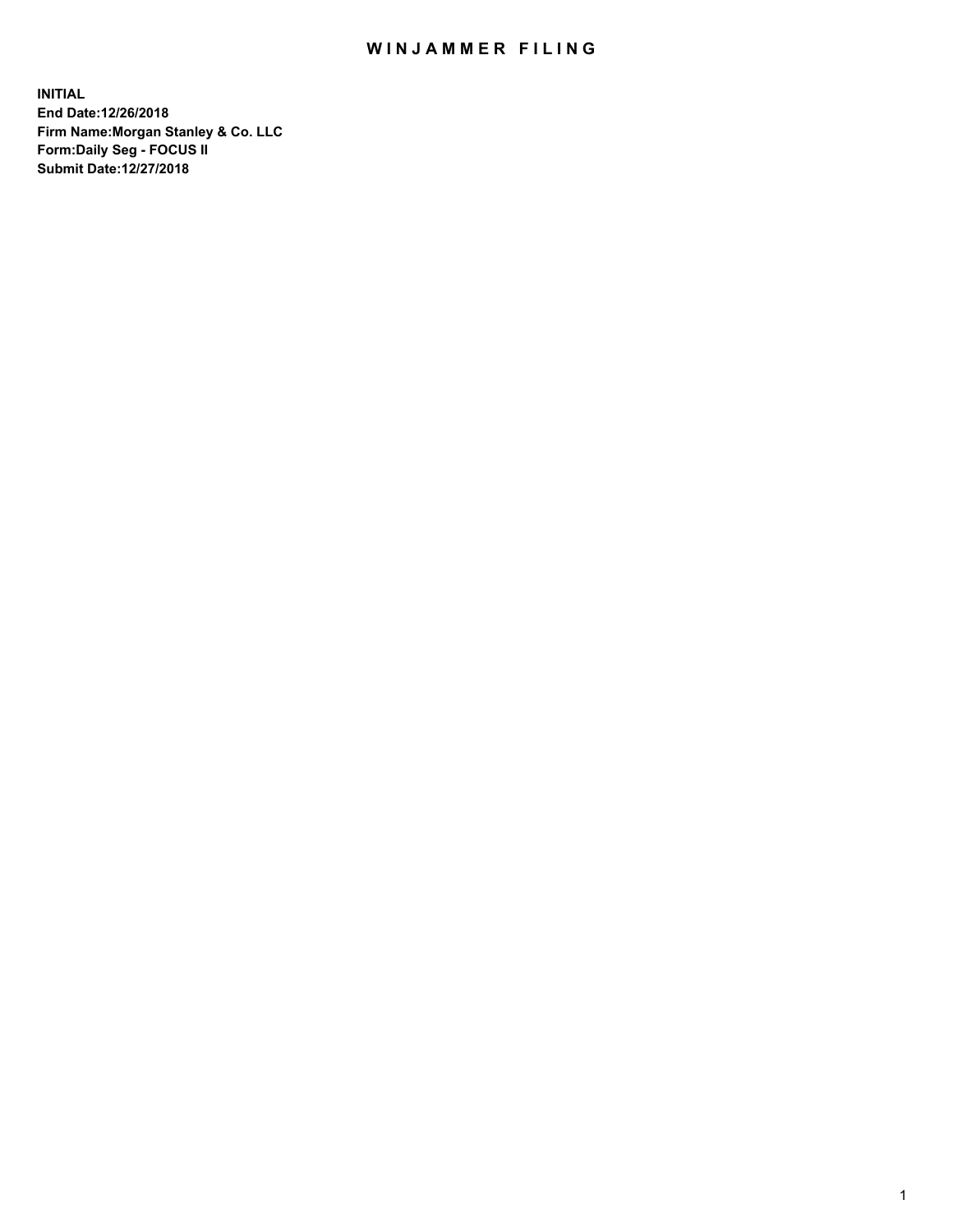**INITIAL End Date:12/26/2018 Firm Name:Morgan Stanley & Co. LLC Form:Daily Seg - FOCUS II Submit Date:12/27/2018 Daily Segregation - Cover Page**

| Name of Company                                                                                                                                                                                                                                                                                                                | Morgan Stanley & Co. LLC                               |
|--------------------------------------------------------------------------------------------------------------------------------------------------------------------------------------------------------------------------------------------------------------------------------------------------------------------------------|--------------------------------------------------------|
| <b>Contact Name</b>                                                                                                                                                                                                                                                                                                            | <b>Ikram Shah</b>                                      |
| <b>Contact Phone Number</b>                                                                                                                                                                                                                                                                                                    | 212-276-0963                                           |
| <b>Contact Email Address</b>                                                                                                                                                                                                                                                                                                   | lkram.shah@morganstanley.com                           |
| FCM's Customer Segregated Funds Residual Interest Target (choose one):<br>a. Minimum dollar amount: : or<br>b. Minimum percentage of customer segregated funds required:% ; or<br>c. Dollar amount range between: and; or<br>d. Percentage range of customer segregated funds required between:% and%.                         | 280,000,000<br><u>0</u><br>00<br>00                    |
| FCM's Customer Secured Amount Funds Residual Interest Target (choose one):<br>a. Minimum dollar amount: ; or<br>b. Minimum percentage of customer secured funds required:%; or<br>c. Dollar amount range between: and; or<br>d. Percentage range of customer secured funds required between:% and%.                            | 140,000,000<br><u>0</u><br><u>00</u><br>0 <sub>0</sub> |
| FCM's Cleared Swaps Customer Collateral Residual Interest Target (choose one):<br>a. Minimum dollar amount: ; or<br>b. Minimum percentage of cleared swaps customer collateral required:% ; or<br>c. Dollar amount range between: and; or<br>d. Percentage range of cleared swaps customer collateral required between:% and%. | 92,000,000<br><u>0</u><br><u>00</u><br>0 <sub>0</sub>  |

Attach supporting documents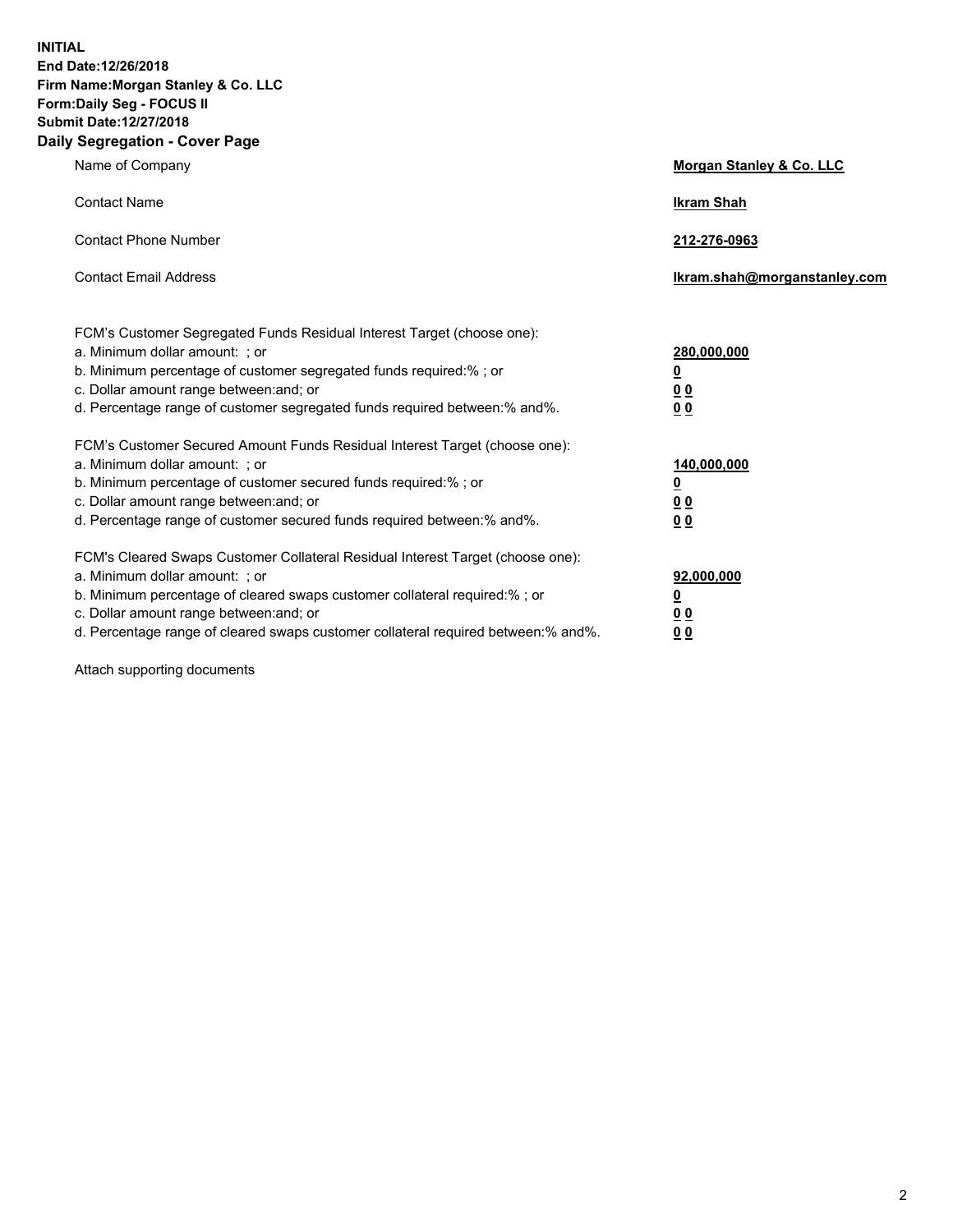## **INITIAL End Date:12/26/2018 Firm Name:Morgan Stanley & Co. LLC Form:Daily Seg - FOCUS II Submit Date:12/27/2018**

## **Daily Segregation - Secured Amounts**

Foreign Futures and Foreign Options Secured Amounts Amount required to be set aside pursuant to law, rule or regulation of a foreign government or a rule of a self-regulatory organization authorized thereunder

- 1. Net ledger balance Foreign Futures and Foreign Option Trading All Customers A. Cash **4,215,183,522** [7315]
	- B. Securities (at market) **2,055,576,692** [7317]
- 2. Net unrealized profit (loss) in open futures contracts traded on a foreign board of trade **-984,169,006** [7325]
- 3. Exchange traded options
	- a. Market value of open option contracts purchased on a foreign board of trade **7,094,555** [7335]
	- b. Market value of open contracts granted (sold) on a foreign board of trade **-8,393,248** [7337]
- 4. Net equity (deficit) (add lines 1. 2. and 3.) **5,285,292,515** [7345]
- 5. Account liquidating to a deficit and account with a debit balances gross amount **174,498,801** [7351] Less: amount offset by customer owned securities **-168,671,967** [7352] **5,826,834**
- 6. Amount required to be set aside as the secured amount Net Liquidating Equity Method (add lines 4 and 5)
- 7. Greater of amount required to be set aside pursuant to foreign jurisdiction (above) or line 6.

## FUNDS DEPOSITED IN SEPARATE REGULATION 30.7 ACCOUNTS

- 1. Cash in banks
	- A. Banks located in the United States **437,313,522** [7500]
	- B. Other banks qualified under Regulation 30.7 **1,042,209,882** [7520] **1,479,523,404**
- 2. Securities
	- A. In safekeeping with banks located in the United States **97,586,496** [7540]
	- B. In safekeeping with other banks qualified under Regulation 30.7 **0** [7560] **97,586,496** [7570]
- 3. Equities with registered futures commission merchants
	-
	- B. Securities **0** [7590]
	- C. Unrealized gain (loss) on open futures contracts **665,438** [7600]
	- D. Value of long option contracts **0** [7610]
- E. Value of short option contracts **0** [7615] **7,376,262** [7620]
- 4. Amounts held by clearing organizations of foreign boards of trade
	- A. Cash **0** [7640]
	- B. Securities **0** [7650]
	- C. Amount due to (from) clearing organization daily variation **0** [7660]
	- D. Value of long option contracts **0** [7670]
	- E. Value of short option contracts **0** [7675] **0** [7680]
- 5. Amounts held by members of foreign boards of trade
	-
	-
	- C. Unrealized gain (loss) on open futures contracts **-984,834,444** [7720]
	- D. Value of long option contracts **7,094,555** [7730]
	- E. Value of short option contracts **-8,393,248** [7735] **3,899,438,437**
- 6. Amounts with other depositories designated by a foreign board of trade **0** [7760]
- 7. Segregated funds on hand **0** [7765]
- 8. Total funds in separate section 30.7 accounts **5,483,924,599** [7770]
- 9. Excess (deficiency) Set Aside for Secured Amount (subtract line 7 Secured Statement Page 1 from Line 8)
- 10. Management Target Amount for Excess funds in separate section 30.7 accounts **140,000,000** [7780]
- 11. Excess (deficiency) funds in separate 30.7 accounts over (under) Management Target **52,805,250** [7785]

**0** [7305]

[7354] **5,291,119,349** [7355]

**5,291,119,349** [7360]

[7530]

A. Cash **6,710,824** [7580]

 A. Cash **2,927,581,378** [7700] B. Securities **1,957,990,196** [7710] [7740] **192,805,250** [7380]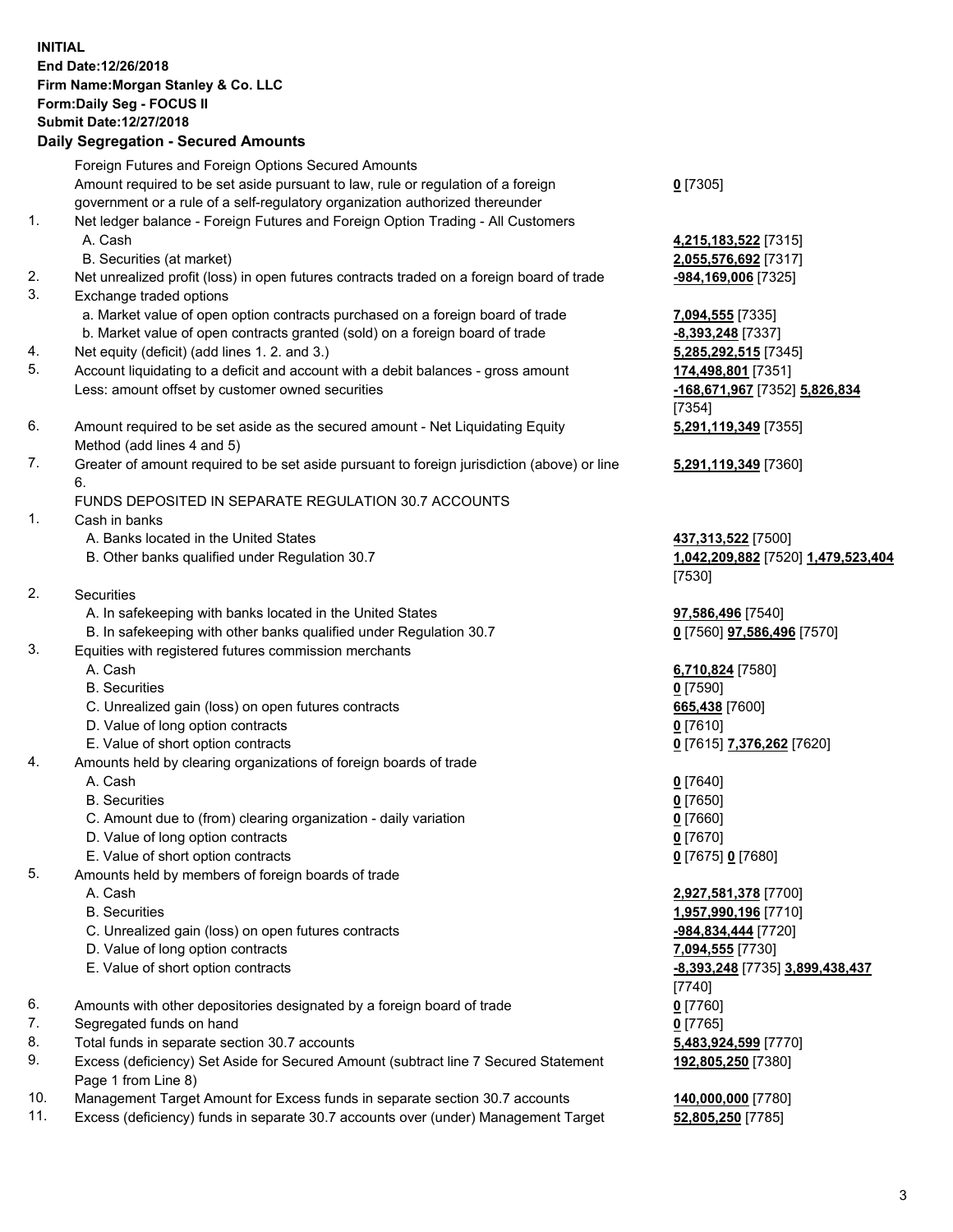**INITIAL End Date:12/26/2018 Firm Name:Morgan Stanley & Co. LLC Form:Daily Seg - FOCUS II Submit Date:12/27/2018 Daily Segregation - Segregation Statement** SEGREGATION REQUIREMENTS(Section 4d(2) of the CEAct) 1. Net ledger balance A. Cash **12,291,961,284** [7010] B. Securities (at market) **6,254,150,722** [7020] 2. Net unrealized profit (loss) in open futures contracts traded on a contract market **-44,787,568** [7030] 3. Exchange traded options A. Add market value of open option contracts purchased on a contract market **295,591,860** [7032] B. Deduct market value of open option contracts granted (sold) on a contract market **-353,788,905** [7033] 4. Net equity (deficit) (add lines 1, 2 and 3) **18,443,127,393** [7040] 5. Accounts liquidating to a deficit and accounts with debit balances - gross amount **880,259,187** [7045] Less: amount offset by customer securities **-865,459,741** [7047] **14,799,446** [7050] 6. Amount required to be segregated (add lines 4 and 5) **18,457,926,839** [7060] FUNDS IN SEGREGATED ACCOUNTS 7. Deposited in segregated funds bank accounts A. Cash **5,150,671,559** [7070] B. Securities representing investments of customers' funds (at market) **0** [7080] C. Securities held for particular customers or option customers in lieu of cash (at market) **500,339,879** [7090] 8. Margins on deposit with derivatives clearing organizations of contract markets A. Cash **6,661,046,386** [7100] B. Securities representing investments of customers' funds (at market) **0** [7110] C. Securities held for particular customers or option customers in lieu of cash (at market) **5,753,810,843** [7120] 9. Net settlement from (to) derivatives clearing organizations of contract markets **766,080,017** [7130] 10. Exchange traded options A. Value of open long option contracts **295,591,860** [7132] B. Value of open short option contracts **-353,788,905** [7133] 11. Net equities with other FCMs A. Net liquidating equity **9,331,829** [7140] B. Securities representing investments of customers' funds (at market) **0** [7160] C. Securities held for particular customers or option customers in lieu of cash (at market) **0** [7170] 12. Segregated funds on hand **0** [7150] 13. Total amount in segregation (add lines 7 through 12) **18,783,083,468** [7180] 14. Excess (deficiency) funds in segregation (subtract line 6 from line 13) **325,156,629** [7190]

- 15. Management Target Amount for Excess funds in segregation **280,000,000** [7194]
- 16. Excess (deficiency) funds in segregation over (under) Management Target Amount Excess

**45,156,629** [7198]